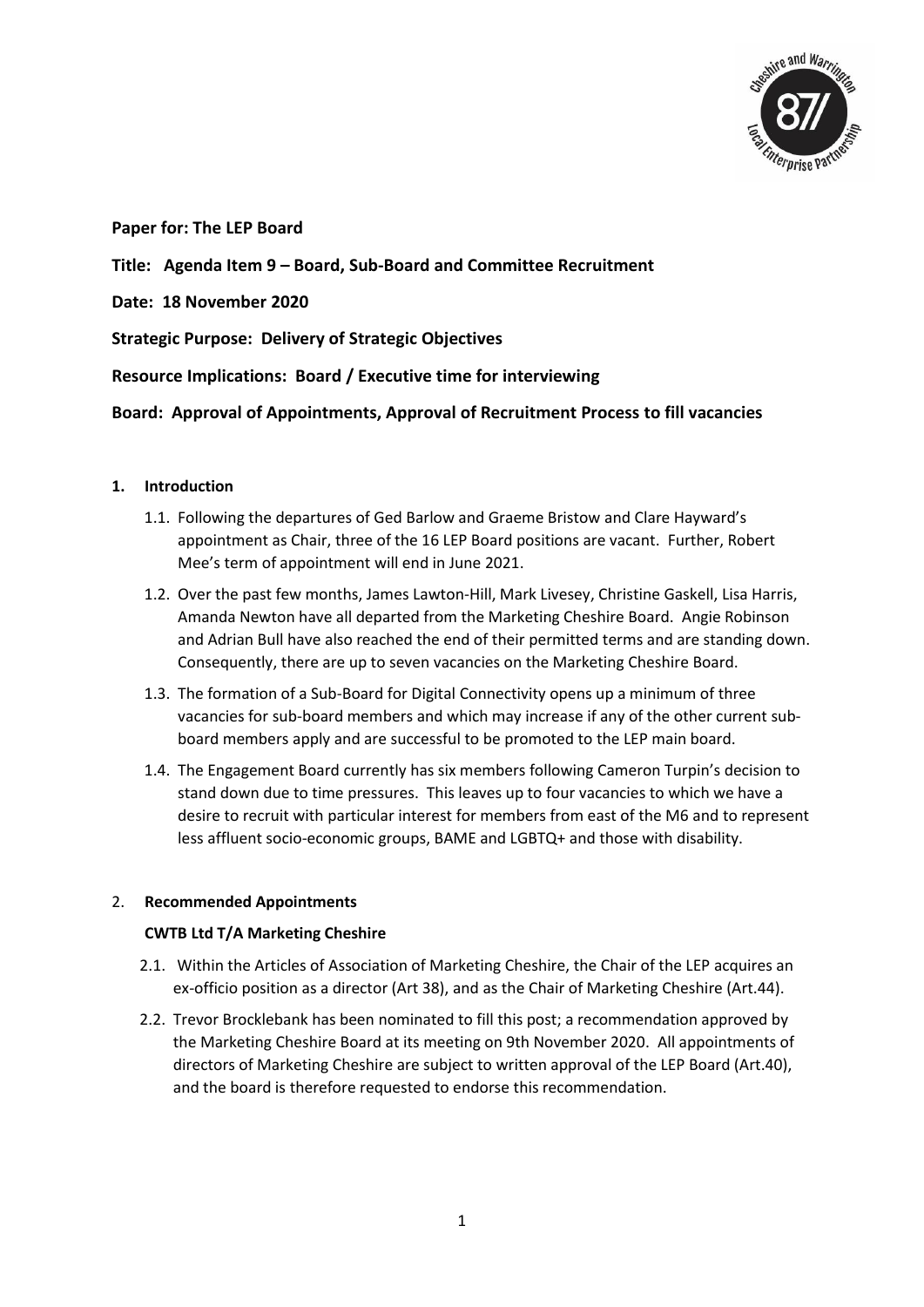### **LEP Sub-Boards**

- 2.3. Attached at Appendix 1 is an updated schedule of the LEP Sub-Boards and Committees, which highlights where vacancies exist.
- 2.4. The Board is asked to approve the proposed structure and membership.

### 3. **Proposed Process for Recruitment**

- 3.1. Appendix 2 sets out the proposed advertisement, person specification etc.
- 3.2. Candidates will be asked to state whether they are applying for Board, sub-board or both positions.
- 3.3. Candidates who apply for Board Directorship (or both) will be interviewed by a panel chaired by Robert Davis supported by Philip Cox.
- 3.4. Committee member interviews will be chaired by a Board Director supported by either Philip Cox or Joe Manning.
- 3.5. As in previous recruitment campaigns, candidates will be ranked using criteria covering strategic and sectoral experience, understanding of non-executive roles and the strength of national and local networks.
- 3.6. Candidates for Engagement Board will be interviewed by a panel drawn from Chris Hindley, Peter Broxton, Nichola Newton, Nicola Dunbar, Joe Toward and Ian Brooks.
- 3.7. If the number of applications warrants sifting or shortlisting, these processes will be carried out by the same individuals as above.
- 3.8. A list of recommended appointments will need Board approval, which given the number of vacancies and scale of the process, is expected to be no earlier than the March 2021 meeting.
- 3.9. The board is asked to approve the proposed advert, recruitment process and timetable.

### **Ian Brooks**

### **Finance and Commercial Director**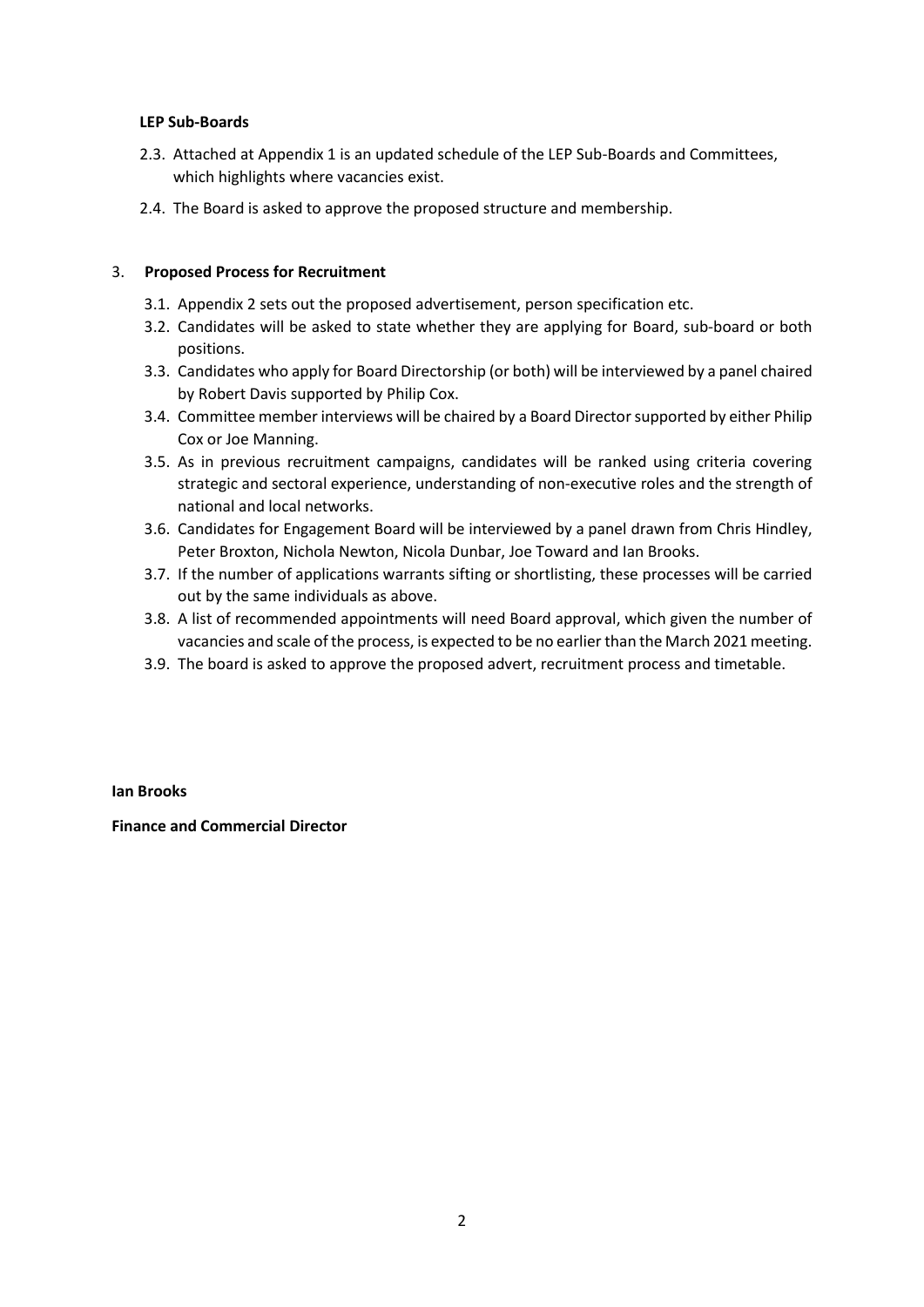| Role                                | <b>Marketing Cheshire Board</b>        | <b>Strategy Programme</b><br><b>Board</b> | <b>Local Transport</b><br>Board         | <b>Digital Connectivity</b><br>Board (new) | <b>Business Growth</b><br><b>Board</b> | Employers, Skills &<br><b>Education Board</b> | <b>Growth Corridors</b><br><b>Boards -Science and</b><br><b>Enterprise (EZ)</b> | <b>P&amp;I</b>                  | <b>Finance &amp; Audit</b> | <b>Appointments &amp;</b><br>Remuneration | <b>Overview &amp; Scrutiny</b><br>Committee |
|-------------------------------------|----------------------------------------|-------------------------------------------|-----------------------------------------|--------------------------------------------|----------------------------------------|-----------------------------------------------|---------------------------------------------------------------------------------|---------------------------------|----------------------------|-------------------------------------------|---------------------------------------------|
|                                     |                                        | Robert Mee (vacancy To recruit new        |                                         | To recruit new                             |                                        | To recruit new                                | <b>Robert Mee (vacancy</b>                                                      |                                 |                            |                                           |                                             |
| Chair                               | Trevor Brocklebank                     | June)                                     | member                                  | member                                     | <b>Stephen Kinsey</b>                  | member                                        | June)                                                                           | Chris Hindley                   | Stephen Kinsey             | <b>Robert Davis</b>                       | Cllr Steve Parish                           |
|                                     |                                        | John Downes                               |                                         | Vacancy (also on                           |                                        |                                               | <b>Peter Broxton</b>                                                            |                                 |                            |                                           | Catherine Barber-                           |
| <b>Vice Chair</b>                   | To recruit                             | (designate chair)                         | <b>Cllr Craig Browne Strategy Prog)</b> |                                            | John Downes                            | Nicola Dunbar                                 | (designate Chair)                                                               | Nichola Newton                  |                            | Trevor Brocklebank Brown                  |                                             |
| <b>Member</b>                       | Eleanor Underhill                      | Nicola Dunbar                             | Cllr Hans Mundry Nicola Dunbar          |                                            | Jane Gaston                            | Phil Atkinson                                 |                                                                                 | Alex Thompson<br>(Paul Goodwin) | <b>Chris Hindley</b>       | <b>Eunice Simmons</b>                     | <b>Tracey Walsh</b>                         |
|                                     | <b>Rupert Collis</b>                   | Frank Jordan                              | Cllr Karen Shore                        |                                            | <b>Denise Proctor</b>                  | Julia Teale                                   | <b>Annette McDonald</b>                                                         | <b>Stuart Brown</b>             | Alex Thompson              | Clare Hayward                             | <b>Helen Nellist</b>                        |
|                                     | David Walker                           | Peter Skates                              |                                         |                                            | Anne Boyd                              | <b>Bill Carr</b>                              | Chris Farrow                                                                    | Sean Traynor                    |                            |                                           | <b>Cllr Paul Donovan</b>                    |
|                                     | Dr Andy Lyon                           | <b>Steve Park</b>                         |                                         |                                            | Debbie Baker                           | Stephen Fitzsimons                            | Tony Bochenski                                                                  | Peter Skates                    |                            |                                           | Laura Crane                                 |
|                                     | Sarah Callander Beckett Charlie Seward |                                           |                                         |                                            | <b>Becky Stuttard</b>                  | <b>Cllr James Nicholas</b>                    | Cllr Amanda Stott                                                               | lan Brooks                      |                            |                                           | Paul Colman                                 |
|                                     |                                        | Robert Davis (non-                        |                                         |                                            |                                        |                                               |                                                                                 |                                 |                            |                                           |                                             |
|                                     | Cllr Mark Goldsmith                    | voting                                    |                                         |                                            | Stephen Fitzsimons Kath Mackay         |                                               | <b>Cllr Russ Bowden</b>                                                         |                                 |                            |                                           | Rob McKay                                   |
|                                     |                                        | Eunice Simmons                            |                                         |                                            |                                        | Paul Colman (non-                             |                                                                                 |                                 |                            |                                           | Phil McCabe /                               |
|                                     | <b>Steven Broomhead</b>                |                                           |                                         |                                            | lain Paton                             | voting)                                       | Cllr Richard Beacham                                                            |                                 |                            |                                           | <b>Yvette Hastings</b>                      |
|                                     |                                        |                                           |                                         |                                            |                                        | Nicola Merriman (non-                         |                                                                                 |                                 |                            |                                           |                                             |
|                                     |                                        | Peter Broxton                             |                                         |                                            | Peter Skates                           | voting)                                       |                                                                                 |                                 |                            |                                           |                                             |
|                                     |                                        |                                           |                                         |                                            |                                        | Jasbir Dhesi (non-                            |                                                                                 |                                 |                            |                                           |                                             |
|                                     |                                        |                                           |                                         |                                            |                                        | voting)                                       |                                                                                 |                                 |                            |                                           |                                             |
|                                     |                                        |                                           |                                         |                                            |                                        | Louise Higgins (non-                          |                                                                                 |                                 |                            |                                           |                                             |
|                                     |                                        |                                           |                                         |                                            |                                        | voting)                                       |                                                                                 |                                 |                            |                                           |                                             |
|                                     |                                        |                                           |                                         |                                            |                                        | James Richards (non-<br>voting)               |                                                                                 |                                 |                            |                                           |                                             |
|                                     |                                        |                                           |                                         |                                            |                                        | Clare Latham (interim                         |                                                                                 |                                 |                            |                                           |                                             |
|                                     |                                        |                                           |                                         |                                            |                                        | replacement for Lisa                          |                                                                                 |                                 |                            |                                           |                                             |
|                                     |                                        |                                           |                                         |                                            |                                        | Harris, Catherine                             |                                                                                 |                                 |                            |                                           |                                             |
|                                     |                                        |                                           |                                         |                                            |                                        | Walker likely to take                         |                                                                                 |                                 |                            |                                           |                                             |
|                                     |                                        |                                           |                                         |                                            |                                        | Kurt Allman                                   |                                                                                 |                                 |                            |                                           |                                             |
|                                     |                                        |                                           |                                         |                                            |                                        | Sarah Hopkinson                               |                                                                                 |                                 |                            |                                           |                                             |
| <b>Engagement Board</b>             | Ryan Burke                             | Connor Diskin                             | Vacancy                                 | Vacancy                                    | Vacancy                                | Maggie Chen                                   | Katie McConnell                                                                 | Joe Toward                      | Vacancy                    | Vacancy                                   |                                             |
|                                     |                                        |                                           |                                         |                                            |                                        |                                               |                                                                                 |                                 |                            |                                           |                                             |
|                                     |                                        | Andy Hulme / Philip                       |                                         |                                            |                                        |                                               |                                                                                 |                                 |                            |                                           |                                             |
| <b>Executive Member</b> Joe Manning |                                        | Cox                                       | <b>Roy Newton</b>                       | Sarah Williams                             | Andy Devaney                           | Pat Jackson                                   | John Adlen                                                                      | lan Brooks                      | lan Brooks                 | lan Brooks                                | lan Brooks                                  |

## **Appendix 1 - LEP and Marketing Cheshire Sub Boards and Committee Membership (November 2020)**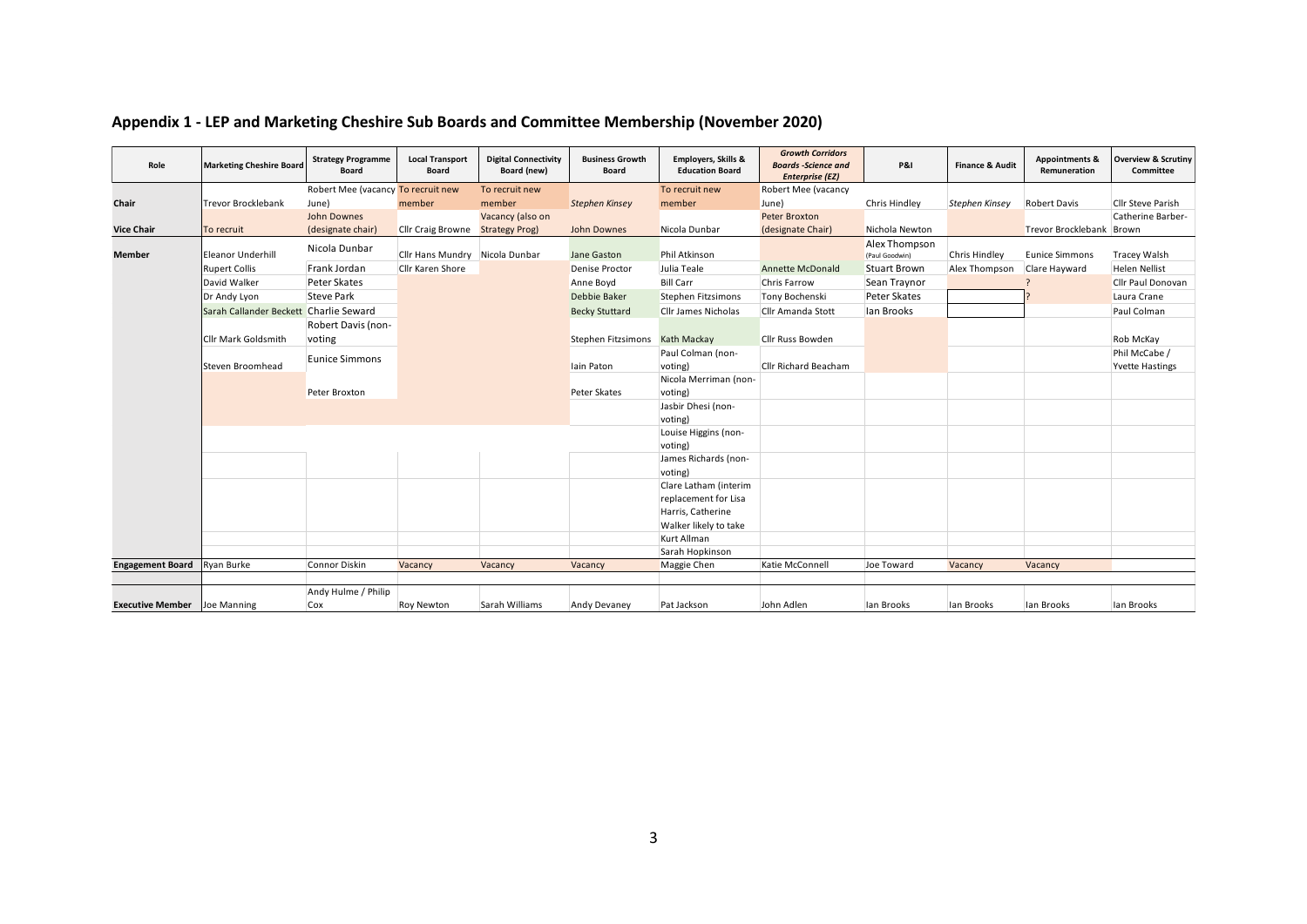- **(1)Non-Executive Directors (Several Vacancies) for the Cheshire & Warrington Local Enterprise Partnership (LEP) and CWTB T/A Marketing Cheshire**
- **(2)Non-Executive Sub-Board and Committee Members (Several Vacancies) for the Cheshire & Warrington Local Enterprise Partnership (LEP)**

| Employer:            | <b>Cheshire &amp; Warrington LEP / CWTB</b>                                                                                                  |
|----------------------|----------------------------------------------------------------------------------------------------------------------------------------------|
| <b>Remuneration:</b> | Unremunerated                                                                                                                                |
|                      | Time Commitment: 2-3 days per month for the main Board; 1-2 day per month for LEP<br><b>Sub-Boards and Committees and Marketing Cheshire</b> |
| Location:            | Candidates must have a strong connection, such as living and/or<br>working in Cheshire and Warrington                                        |

The Cheshire and Warrington LEP is a powerful partnership where public authorities, business and third sector stakeholders collaborate to set the strategic direction for the Cheshire and Warrington economy. Prior to the onset of Covid-19, Cheshire and Warrington had the best performing economy in the North of England and one of the most successful and fastest growing economies in the country. Our response has been to work hand in hand with national and local stakeholders to provide support to businesses and residents facing up to the challenges posed by Covid-19 and seek to minimise the deep economic impacts and accelerate recovery. And, in stimulating recovery and building back, the sub-regional vision has been revitalised to ensure we create the healthiest, most sustainable, most inclusive and fast growing economy. The Cheshire & Warrington LEP is central to realising this ambition.

The increasing amount of business being undertaken by the LEPs and Board succession means that there are now a number of opportunities to join the Cheshire and Warrington LEP, either on the main Board, or on the Board of Marketing Cheshire (a subsidiary of the LEP), or one of the sub-boards which discharge most of the day-to-day work of the LEP. These include initiatives such as investments in preparation for HS2 and Northern Powerhouse Rail, in enhancing the sub-region's world class Life Sciences, Advanced Manufacturing, Digital and Clean Energy sectors, or the provision of Skills and Training.

Led by a private sector Chair and a majority of private sector Board members, the LEP is responsible for and controlling substantial investment programmes. It has a strong business voice and engages directly with government with the aim of making Cheshire and Warrington the best place to do business in the UK. In 2019 Marketing Cheshire, the Destination Management Organisation (DMO) for Cheshire and Warrington, became a subsidiary of the LEP, formalising the already close working relationship between the two organisations. It seeks to enhance the reputation of Cheshire and Warrington as a great place to live, study, visit, invest and prosper.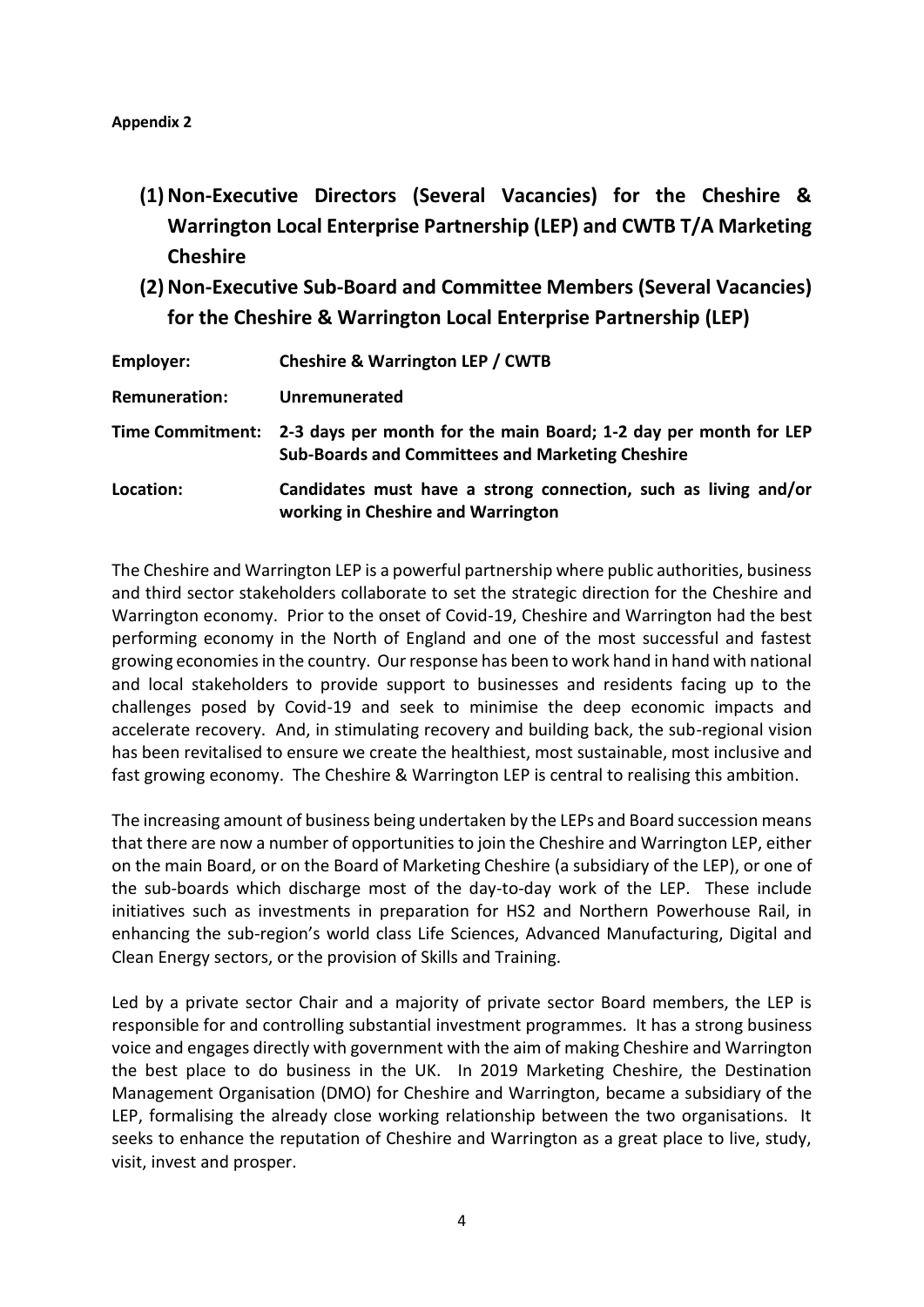The LEP Board currently comprises 16 directors from across the private and public sectors in Cheshire and Warrington and represents a range of skills and economic sectors. As board members reach the end of their terms of office, several vacancies have arisen on the main LEP Board and on the Marketing Cheshire Board, with additional vacancies on a number of sub-boards and committees which were recently strengthened to allow them to assume delegated responsibility for key elements of the LEP's programme. The LEP is therefore seeking to recruit high quality representatives from the business community (including the voluntary sector) to provide the support and challenge needed to realise the LEP's exciting strategic plans. We are looking for individuals who are prepared to bring their experience, expertise and networks to shape the strategic agenda of this ambitious sub-region.

## **CWLEP Board Vacancies**

The Cheshire and Warrington LEP Board is responsible for developing strategies and policies which will deliver the right conditions for strong economic growth and which also enhance health, sustainability and inclusivity. It oversees the investment of substantial public funds. The board helps promote the region in a wide range of situations and offers channels of communication between the private and not-for-profit sectors with local and national public sector organisations including central government.

## **Marketing Cheshire Board**

This Board sets the strategic vision and leadership across place marketing and destination management in Cheshire and Warrington. As the official Tourist Board for the region, though no longer focusing on tourism alone, has a focus on promoting Cheshire and Warrington as the place to visit, live, work and invest. It is private sector led - supported by public stakeholders, including all three local authorities - with the ability to make decisions and influence others.

Marketing Cheshire has overall strategic responsibility for place-marketing and promotion across Cheshire and Warrington. The Marketing Cheshire Board also oversees the marketing and communications activity of the LEP.

The Board has a vital role to play in the recovery of the visitor economy sector from the impact of the Covid-19 pandemic. To provide this leadership, members of the Board will have access to appropriate intelligence from across Marketing Cheshire's business networks.

### **Sub-Board and Committee Roles**

In recent years, government has asked LEPs to take on increasing amounts of responsibility. To manage its workload, and to ensure decisions are taken quickly and efficiently, the Board has delegated some of its responsibilities to its sub-boards. The Chair and Deputy Chair of the sub-committees are members of the main Board, but the LEP is looking to recruit a number of additional sub-board members from the private sector to help make decisions on issues such as:

• investing in the development of Cheshire and Warrington's Enterprise Zone,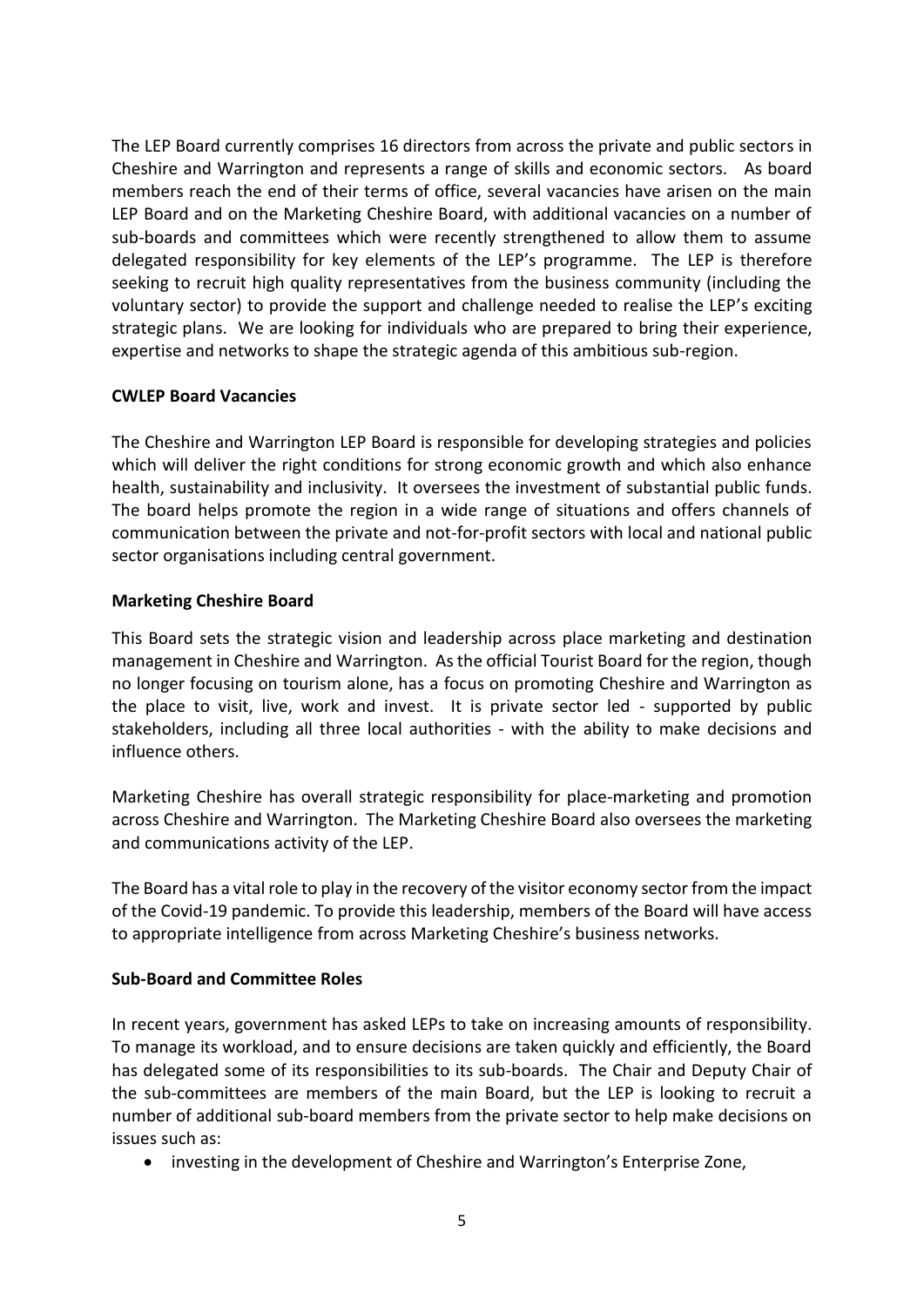- investing in the digital infrastructure and capability of the sub-region
- ensuring that businesses get the help and support they need from the LEP's Growth and Skills Hub,
- setting employer-led strategies for skills development and funding the purchase of equipment for the sub-region's training providers.
- In addition, the LEP operates several committees tasked with ensuring good governance and oversight of decision-making processes.

Short descriptions of the role of each of the sub-committees are attached.

## **Person Specification**

For the vacancies, there is no "specific" background. We seek people in the forefront of their sector with wide networks and a clear vision for how the economy in Cheshire and Warrington should develop. Candidates will have a detailed understanding of at least one sector important to the sub-regional economy and, to complement the existing skills and experience of the board, the LEP would be keen to recruit individuals who have a strong understanding and knowledge of the importance to the economy of (i) transport infrastructure requirements and delivery of complex transport schemes, or (ii) digital technology and infrastructure, or (iii) sustainability and inclusivity or (iv) business with a demand for highly skilled workforces or (v) major infrastructure projects. For Marketing Cheshire, knowledge of the Visitor sector or Place Marketing would be an advantage. You will understand the need to represent not only your own business sector, but business in general.

A collaborative team player, willing to work with the public sector, you will possess high level influencing skills. Your relationship management and networking skills will be of the highest order and you must be open to difference, with strong listening and questioning skills.

We are also keen to bring greater diversity onto the Board and encourage applications from under-represented groups.

### **Outline Timetable**

| <b>Closing Date for Applications</b> | 5.00pm, 11 <sup>th</sup> December 2020    |
|--------------------------------------|-------------------------------------------|
| Sift completed by                    | 18 <sup>th</sup> December 2020            |
| Telephone interviews                 | Late December 2020/Early January 2021     |
| Shortlisting                         |                                           |
| Interviews                           | Mid/Late January 2021                     |
| Recommendation to Board / Board      | Provisional board date 17 February 2021   |
| confirmation                         |                                           |
| Invitations to Successful candidates | Late February 2021                        |
| <b>Formal Appointment</b>            | Board meeting 17 <sup>th</sup> March 2021 |

### **How to Apply**

**Please reply by submitting (i) a CV (no more than 3 pages) (ii) a short covering letter stating whether you are applying for board, sub-board or both positions and demonstrating how**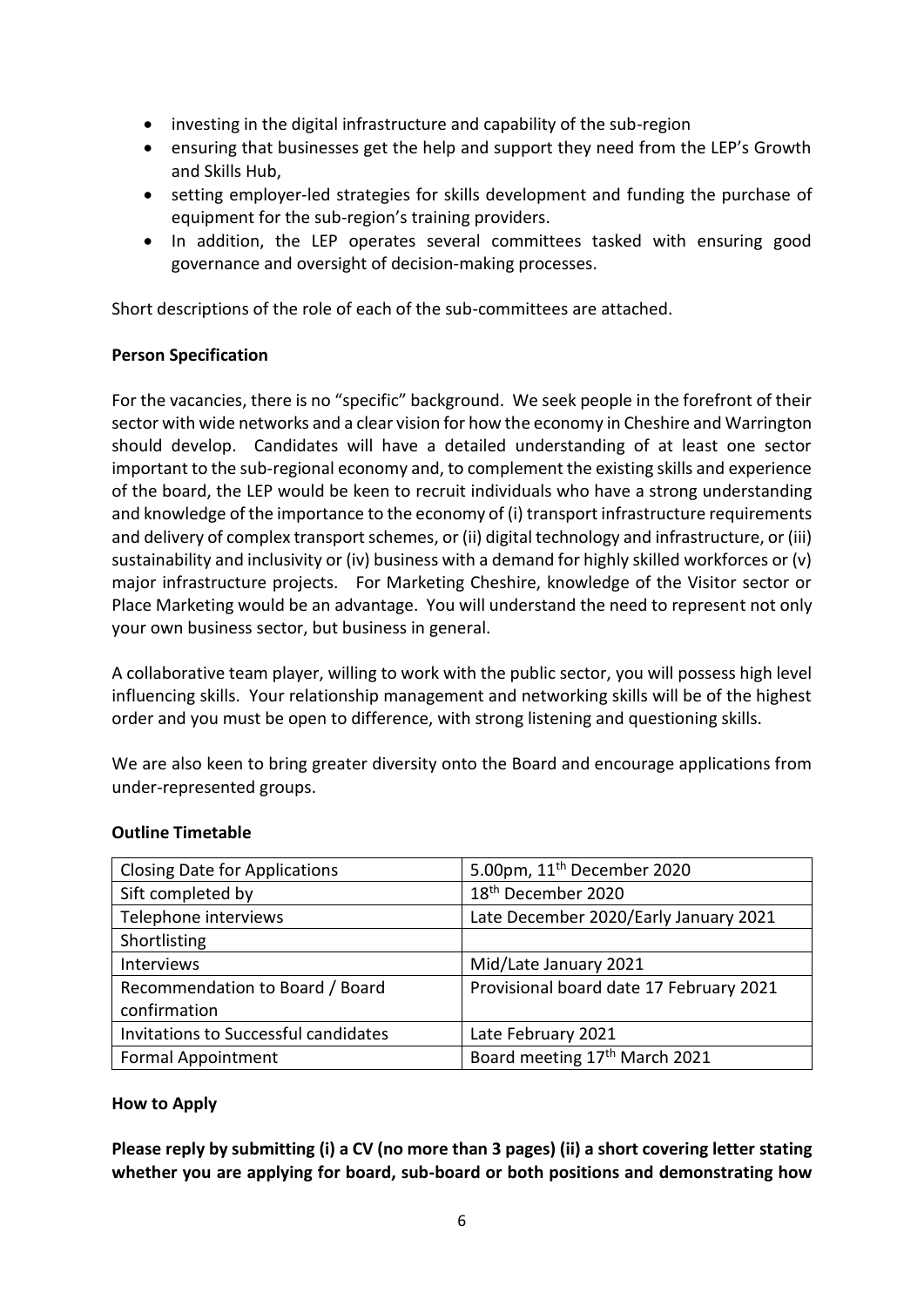**you meet the requirements of this role and (iii) an equality and diversity questionnaire to [HR@871candwep.co.uk](mailto:HR@871candwep.co.uk) by 11th December 2020.**

**Alternatively, if you would like an informal and confidential discussion please call Philip Cox (CEO of the LEP) on 07538 215280 or Joe Manning (Deputy CEO of the LEP and CEO of Marketing Cheshire) on 07834 458214.**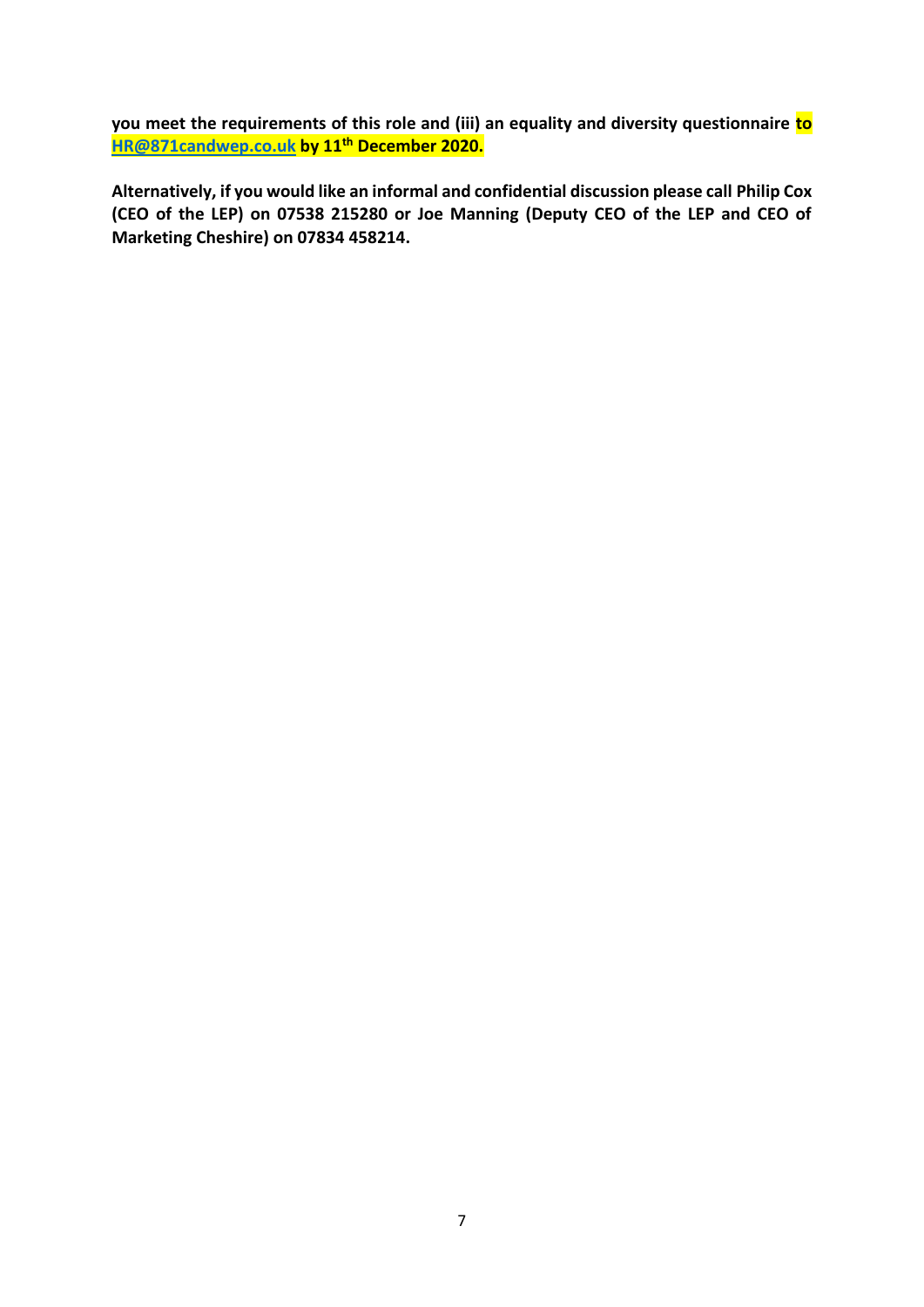## **Appendix**

## **Role of the LEP Sub-Boards and Committees**

## **Strategy Programme Board**

While the full LEP Board approves strategy, the committee oversees the development of programmes and projects that seek to deliver the priorities set out in the Strategic Economic (SEP) and related strategies. As long as proposed projects are in line with the objectives set out in overarching vision and strategy approved by the full LEP Board, then the committee has delegated authority to approve projects up to £2.5m.

## **Local Transport Board**

The main role of the Local Transport Board is to provide strategic direction to transport in the sub-region. Its workload is heavily influenced with the opportunities afforded to the region by HS2 and Northern Powerhouse Rail, improving bus networks, road infrastructure and sustainable travel schemes. Spending decisions are often limited to the deployment of consultancy spend and the development of business cases. Significant capital investments are taken by Transport Authorities.

## **Digital Connectivity Board**

This is a new board being established by the LEP.

Connectivity is vital in a world dependent on digital communications, data transfer and analysis, and as an enabler of inclusivity and sustainability. Covid-19 has demonstrated just how reliant economic and social activity is on digital technologies and which also provide so many opportunities for future growth and new business models. The Digital Connectivity Board will help shape and deliver the regional Digital Infrastructure Plan and ensure Cheshire and Warrington is in the best place to benefit from the opportunities provided by the sector.

Members of the Board will be expected to bring their own experience to the Board but will also be expected to represent the wider views of their sector by regularly engaging with other companies, so that the Board offers a comprehensive view of the sub-regions strengths, capabilities and requirements. It will be expected to appraise and evaluate investment proposals seeking to enhance Cheshire and Warrington's Digital Infrastructure and Digital Capability.

### **Business Growth Board**

As a business-led group its focus is on matching business demand to the supply of business support and influencing policy decisions, both in C&W and beyond. Ensuring strong private sector leadership/representation - supported by public stakeholders - with the ability to make decisions and influence others.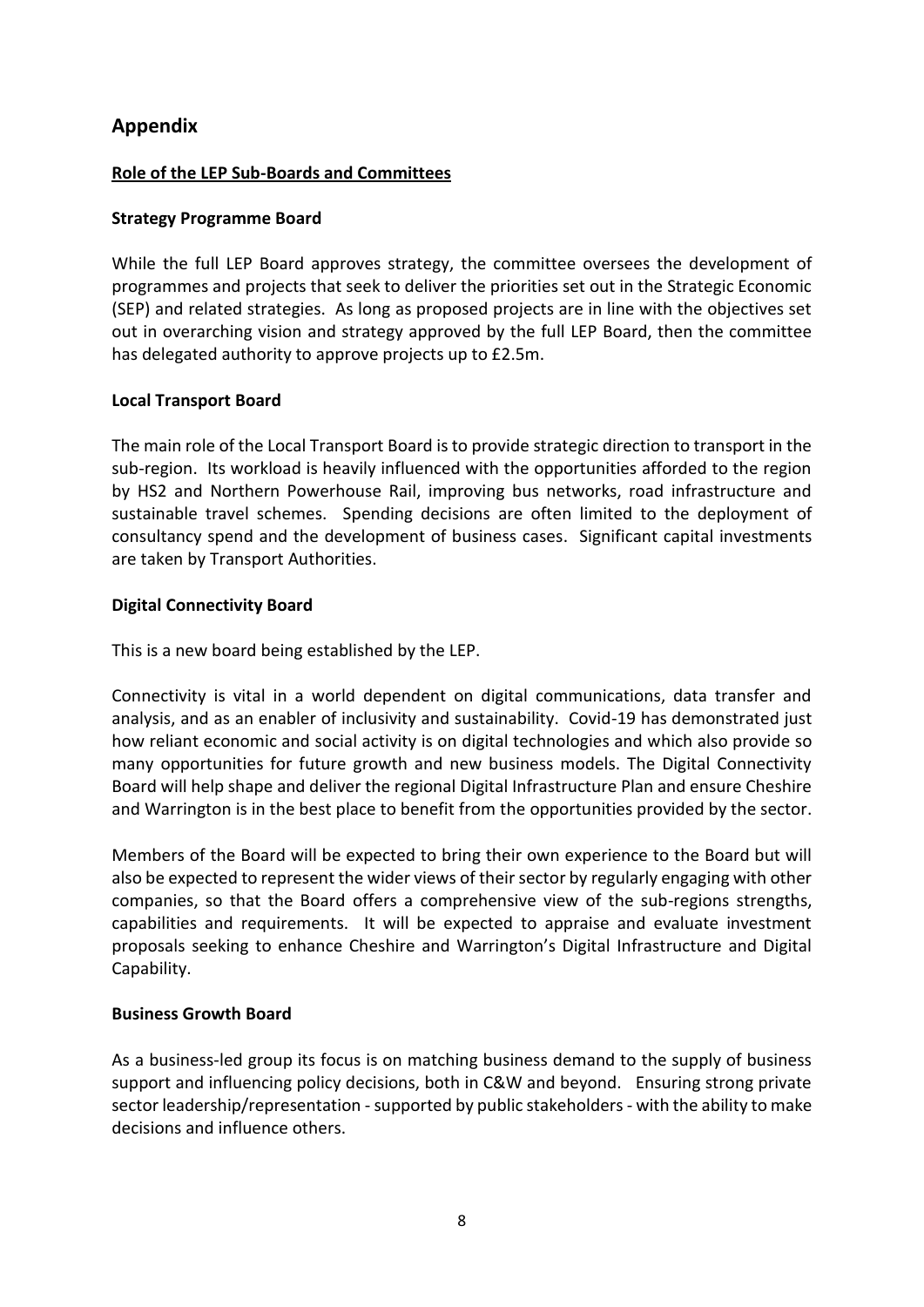It has overall strategic responsibility for the C&W Growth Hub (directly managed by the C&W LEP) and will oversee the work of the Growth Hub Management Board.

This includes:

- The C&W Skills Hub, providing skills, training and learning support to employers and employees.
- The C&W Innovation Hub, providing innovation support to business and underpinning implementation of the C&W Local Industrial Strategy.
- Inward Investment and Trade.

The Business Growth Committee will also oversee activity related to the business support agenda in the Northern Powerhouse – and any other key national initiatives of relevance.

## **Employers Skills and Education Board**

The role of the Board is to work with other employers, local authorities, universities, colleges and other training providers to ensure that businesses in Cheshire and Warrington have the skills they need to grow and that all our residents have the skills they need to progress and play a full part in the economy.

Members of the Board will be expected to bring their own experience to the Board but will also be expected to represent the wider views of their sector by regularly engaging with other companies, so that the Board offers a comprehensive view of the sub-regions skills and education needs.

The Board, supported by the LEP Executive, will make recommendations for investment decisions on skills and education to the main LEP Board ensuring proper scrutiny to provide value for money and strategic fit with local priorities. Members will debate issues and share good practice to inform development of local strategies, interventions and investments. The Board champions investment in skills and education and communicate effectively with the business community to advise on new developments and local opportunities.

In the past year, the Employers' Skills and Education Board has evolved into a Skills Advisory Panel including the Digital Skills Partnership advising on skills investment priorities (including the Adult Education Budget and Apprenticeships). Local employers, skills providers and local government will pool knowledge on skills and labour markets and work together to understand and address key local challenges.

## **Growth Corridors Board**

The Cheshire Science Corridor is home to the largest concentration of science and technology assets in the North of England including:

- Alderley Park the UK's largest and best invested bioscience campus
- Birchwood Park a European centre of excellence for nuclear engineering
- Jodrell Bank the World's first radio telescope and the HQ of the Square Kilometre Array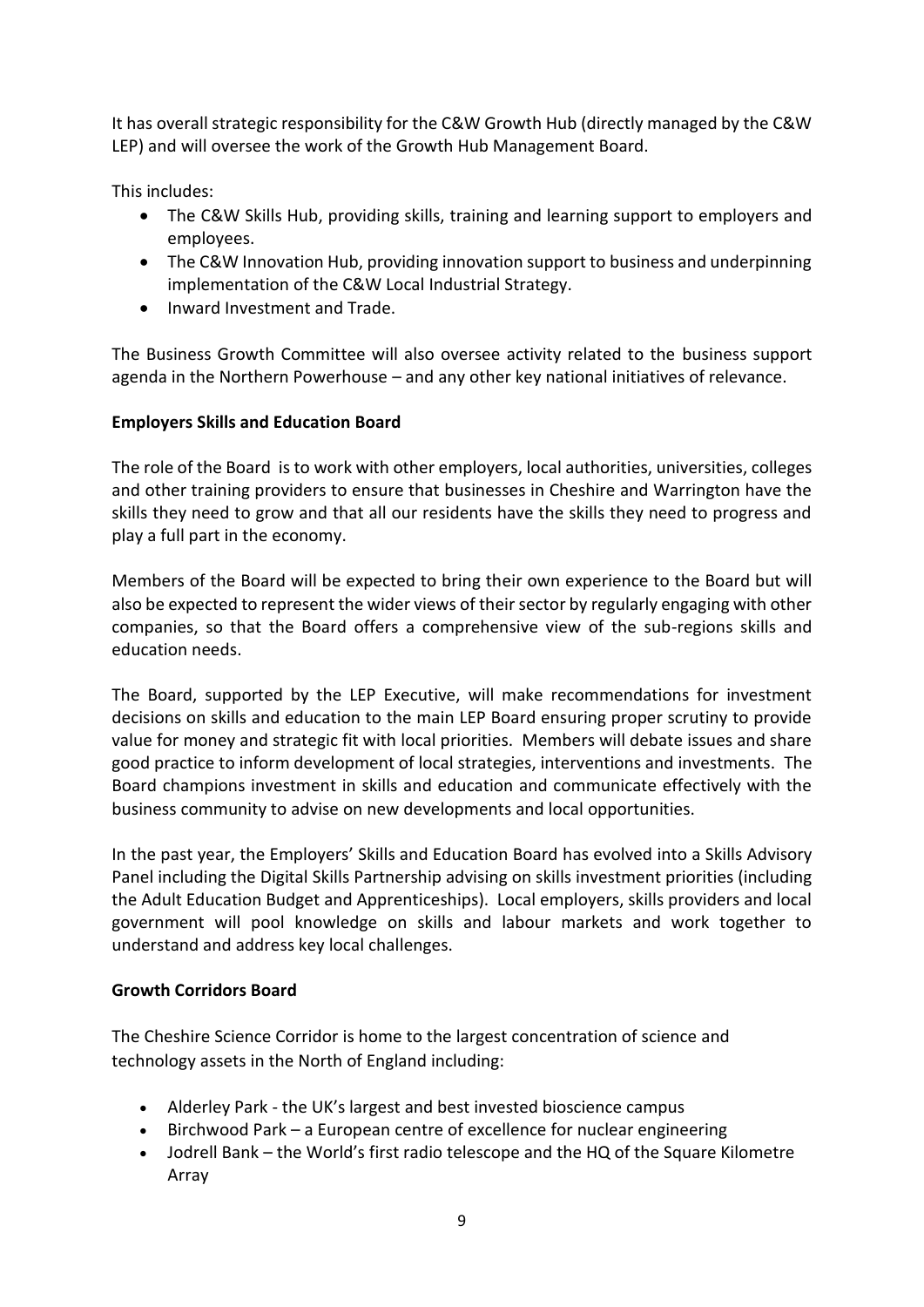- Thornton Science Park- Shells former R&D HQ which is now the University of Chester's Faculty of Engineering and home to over 40 clean energy businesses
- Protos fast developing as a nationally important strategic energy hub providing affordable, secure and low carbon energy to industrial occupiers

A number of sites within the Cheshire Science Corridor were granted Enterprise Zone status in 2016 which provides attractive business incentives for companies moving onto designated sites and enables the LEP to retain business rate growth for a period of 25 years. We have an exciting £30m investment programme which will generate c.£144m in retained business rates over the next 25 years that will be reinvested back into the sub-region.

The role of the Enterprise Zone Board is to set and oversee the strategic direction and operational delivery of the Cheshire Science Corridor Enterprise Zone including determining the priorities for the Enterprise Zone and the EZ Investment Programme, reviewing and approving all businesses cases for investment in the Enterprise Zone and ratifying Business Rate Discount applications from new occupiers coming into the EZ.

In addition to the Science Corridor, proposals have been made to establish a Growth Corridor to reap the economic benefits of HS2 and Northern Powerhouse Rail. Stretching from Crewe to Warrington and embracing several industrial sites and housing pathfinder locations, the proposals outline an investment and financing model similar to, but different from, the Enterprise Zone.

## **Performance & Investment (P&I) Committee**

The P&I Committee provides a vital role which ensures robust processes have been followed for the development and assessment of investment business cases. Whilst, the committee has no direct spending delegation, it ratifies every investment proposed by the LEP and monitors the delivery of investment programmes to assure the Board that the planned outputs and outcomes expected from those investments are being delivered. Members of P&I are typically independent of the sub-boards taking investment decisions.

It supports the LEP to manage programmes effectively and efficiently and routinely reviews the corporate and programme risk registers proposing and supporting actions to minimise the likelihood and impact of risks. With even greater focus now being placed on sustainability and inclusivity, P&I will ensure the wider societal and public value benefits are also being delivered from the programmes.

## **Finance and Audit (F&A) Committee**

The F&A Committee maintains oversight of the LEP's annual financial planning cycle, the in year financial performance and the production and approval of the statutory management accounts. The financial landscape of the LEP, however, includes significant funds held on the LEP's behalf by the accountable body, Cheshire East Borough Council (CEC). The volume of these investment funds overshadows the scale of the operating company and the F&A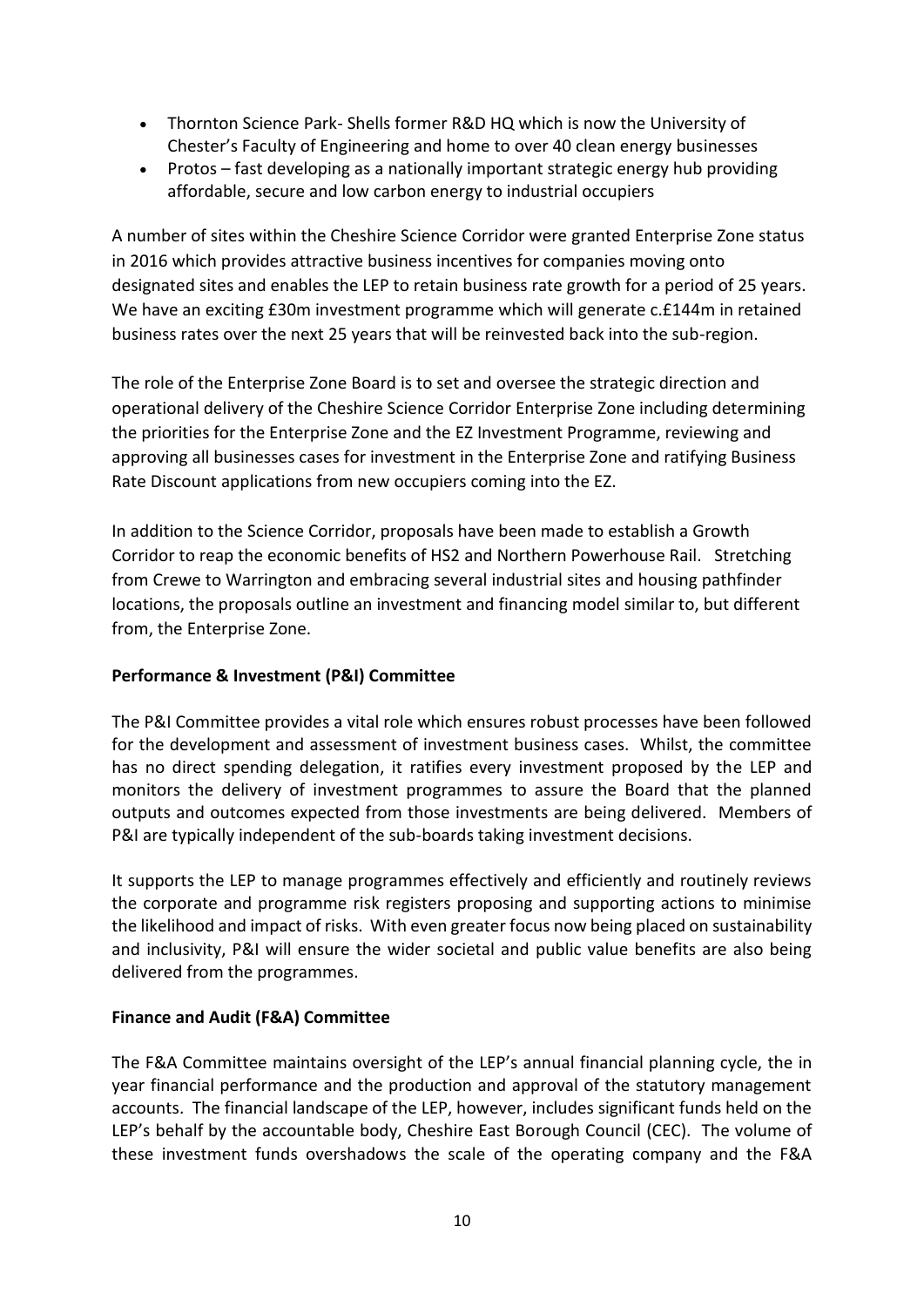committee also monitors the "enterprise". The s151 Officer for CEC is a standing member of this committee along with internal and external auditors.

## **Appointments & Remunerations (A&R) Committee**

The A&R Committee is chaired by an entirely independent Chair and the key roles of the A&R Committee are:

- Recommendation to the Board of appointment of Board Directors,
- Overseeing the appointment of Committee members,
- In conjunction with the Chair of the Board, setting the Terms and Conditions of the Chief executive,
- Overseeing the pay and remuneration system for the employees of the LEP and MC.
- Resolving HR issues.

## **Scrutiny Committee**

The Scrutiny Committee plays an essential role in ensuring that the public can have confidence that the LEP is taking decisions that offer good value for money; will ensure that Cheshire and Warrington continues to have a strong economy; and are in the best interests of the people who live in the area. The role is similar to that of the House of Commons Public Accounts Committee. The committee is independent of the LEP and has its own secretariat and a budget that allows it to commission external analysis of the LEP's work. The committee currently comprises representatives from the three local authorities, and three representatives from the private sector, but is likely to be supplemented shortly by three further members drawn from the area's business representative organisations. The work of the Scrutiny Committee is highly valued by the main Board for the additional perspectives and insights that the committee can offer.